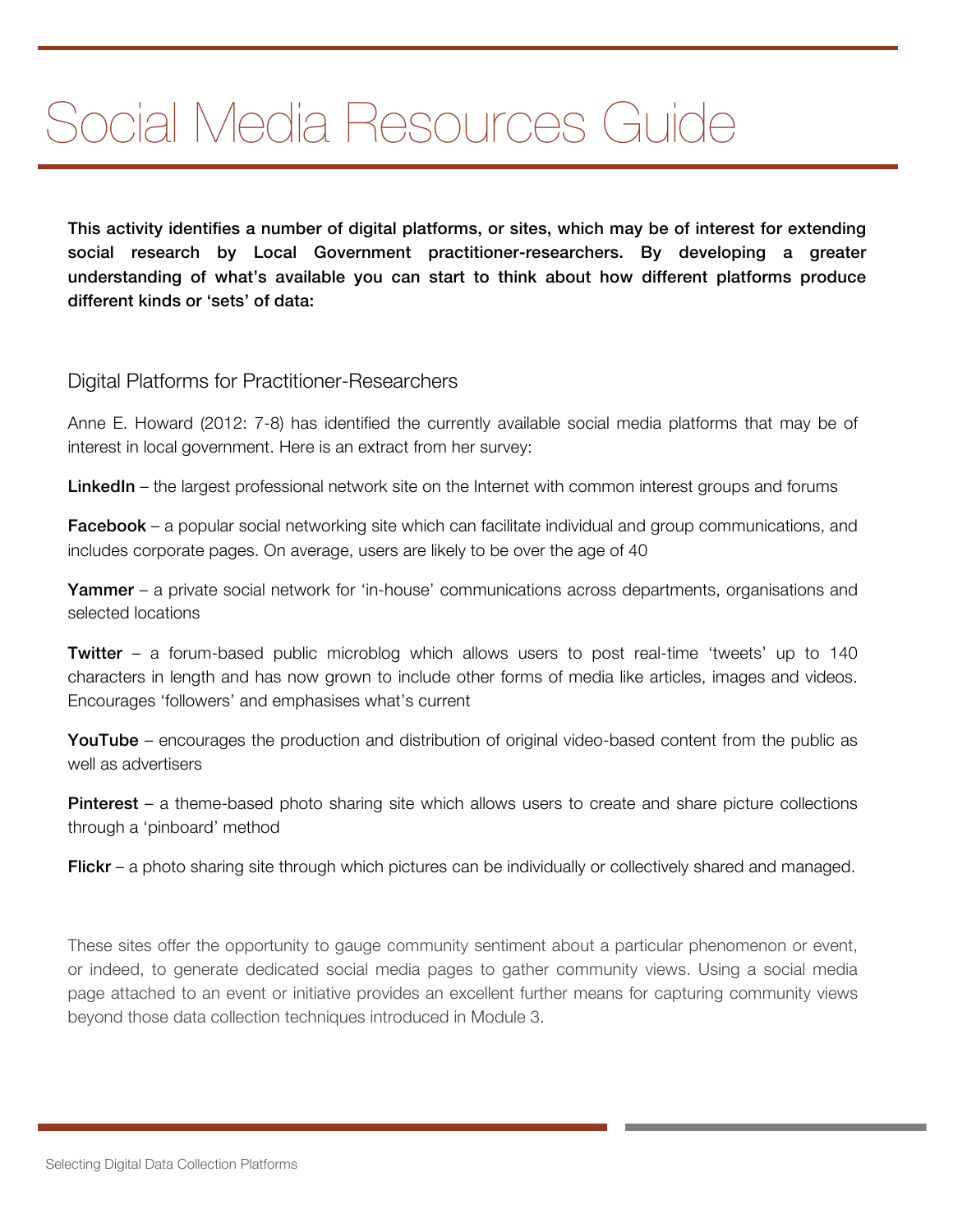#### Diverse Resources

Other resources include blogs and Rich Site Summary (RSS) 'feeds' which collate various themes and distribute them on a selected regular basis, a large selection of cloud-based applications for file sharing, perhaps one of the most common being Dropbox but others include iCloud, Box.net, Windows Live SkyDrive, and file transfer mobile applications (apps) which enable the easy sending of picture, document and other files from a mobile device to a social media site. All of the sites mentioned above are both desktop and mobile platforms (Howard 2012).

## Accessing Digital Platforms

Most social media platforms are subscription based, which means an account must be opened. In research terms, this process also guarantees a degree of transparency, as it is unlikely that you would perform research for any other reason. Some debate also exists about how 'random users' feel about their social media posts becoming part of a research project in which they are identified, so your research planning stage should allow you to consider these important ethical questions within the context of your organisation's research implementation policies.

# A Case Example:

# Anticipating Research for an Engagement Event with SMS

There may be times when, in planning an engagement event, you want to pre-expose your intended audience to an experience and feedback process. You may wish to trial this method if your organisation has



a mobile telephone number dedicated to interactions with its stakeholders or members

For this example I invited a colleague to provide a comment about 'community engagement' through the SMS, or Short Message Service. Through a simple process, I then took a screen picture of my smartphone, which was stored in the phone's 'Photos' application. I accessed the picture through that application and sent it to my email account to download into this Module. Many phones and tablet computers have features that allow the user to send individual text messages to another mobile phone number or device, and that process may also be useful.

Pre-exposing data collection techniques to communities

In an actual engagement setting or event, a group of participants could be selected and pre-exposed to a given research project. The detail of how to send text messages to a predetermined mobile phone